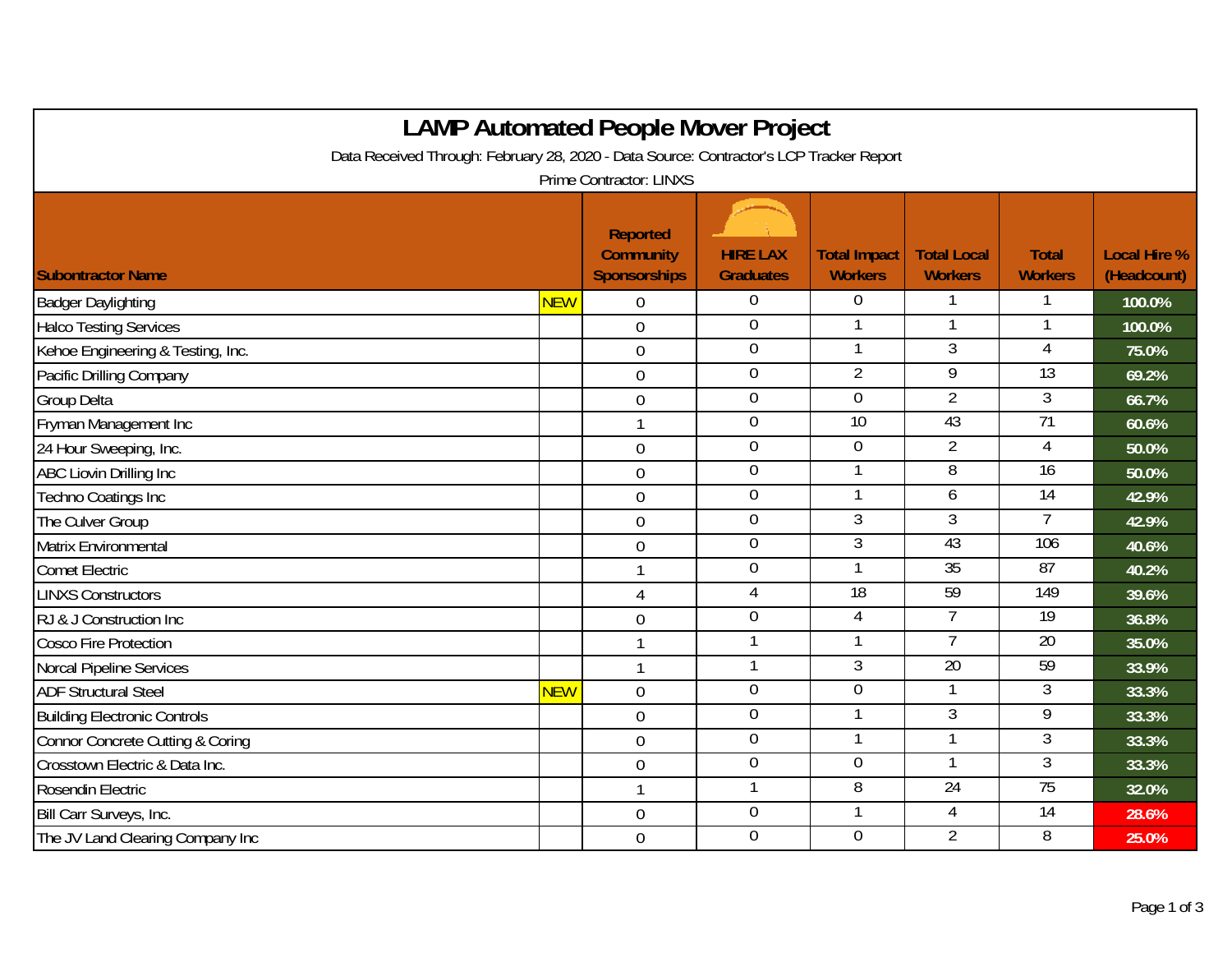| <b>LAMP Automated People Mover Project</b><br>Data Received Through: February 28, 2020 - Data Source: Contractor's LCP Tracker Report |            |                                            |                                     |                                       |                                      |                                |                                    |  |
|---------------------------------------------------------------------------------------------------------------------------------------|------------|--------------------------------------------|-------------------------------------|---------------------------------------|--------------------------------------|--------------------------------|------------------------------------|--|
| <b>Subontractor Name</b>                                                                                                              |            | Prime Contractor: LINXS<br><b>Reported</b> |                                     |                                       |                                      |                                |                                    |  |
|                                                                                                                                       |            | <b>Community</b><br><b>Sponsorships</b>    | <b>HIRE LAX</b><br><b>Graduates</b> | <b>Total Impact</b><br><b>Workers</b> | <b>Total Local</b><br><b>Workers</b> | <b>Total</b><br><b>Workers</b> | <b>Local Hire %</b><br>(Headcount) |  |
| Miller Equipment Rental                                                                                                               |            | $\overline{0}$                             | $\boldsymbol{0}$                    |                                       | 4                                    | 19                             | 21.1%                              |  |
| <b>Century Sweeping</b>                                                                                                               |            | $\overline{0}$                             | $\pmb{0}$                           | $\mathbf 0$                           | $\overline{2}$                       | $\overline{10}$                | 20.0%                              |  |
| Sequoia Consultants, Inc.                                                                                                             |            | $\overline{0}$                             | $\overline{0}$                      | 1                                     | 5                                    | 26                             | 19.2%                              |  |
| <b>Red Hawk Services</b>                                                                                                              |            | $\overline{0}$                             | $\overline{0}$                      |                                       | $\overline{2}$                       | $\overline{11}$                | 18.2%                              |  |
| <b>Integrity Rebar Placers</b>                                                                                                        |            | $\mathbf 0$                                | $\overline{0}$                      | $\overline{0}$                        | 3                                    | 17                             | 17.6%                              |  |
| 2R Drilling                                                                                                                           |            | $\mathbf 0$                                | $\overline{0}$                      | $\overline{0}$                        | $\overline{2}$                       | $\overline{12}$                | 16.7%                              |  |
| <b>Legacy Foundations</b>                                                                                                             |            | $\overline{0}$                             | $\overline{0}$                      |                                       | 8                                    | 48                             | 16.7%                              |  |
| Site Solution Services, Inc.                                                                                                          |            | $\mathbf 0$                                | $\overline{0}$                      | $\overline{0}$                        |                                      | 6                              | 16.7%                              |  |
| Malcolm Drilling                                                                                                                      |            | $\mathbf 0$                                | $\mathbf 0$                         |                                       | 3                                    | 19                             | 15.8%                              |  |
| G & F Concrete Cutting                                                                                                                |            | $\boldsymbol{0}$                           | $\pmb{0}$                           |                                       | $\overline{2}$                       | 20                             | 10.0%                              |  |
| C Below Inc                                                                                                                           |            | 1                                          | $\mathbf{1}$                        |                                       |                                      | $\overline{16}$                | 6.3%                               |  |
| <b>Bragg Crane Service</b>                                                                                                            |            | $\overline{0}$                             | $\mathbf 0$                         | $\overline{0}$                        | $\mathbf{1}$                         | 33                             | 3.0%                               |  |
| ARS Construction Services, Inc. dba Concrete Cutters International                                                                    |            | $\overline{0}$                             | $\mathbf 0$                         | $\mathbf 0$                           | $\mathbf 0$                          | 1                              | 0.0%                               |  |
| <b>Barneys Hole Digging</b>                                                                                                           | <b>NEW</b> | $\overline{0}$                             | $\overline{0}$                      | $\overline{0}$                        | $\mathbf 0$                          | $\overline{2}$                 | 0.0%                               |  |
| <b>Baryeh Construction</b>                                                                                                            |            | $\overline{0}$                             | $\mathbf 0$                         | $\overline{0}$                        | $\overline{0}$                       | 5                              | 0.0%                               |  |
| Commercial Scaffolding of CA Inc                                                                                                      |            | $\overline{0}$                             | $\boldsymbol{0}$                    | $\mathbf 0$                           | $\overline{0}$                       | 8                              | 0.0%                               |  |
| <b>Concrete Coring Company</b>                                                                                                        |            | $\overline{0}$                             | $\pmb{0}$                           | $\mathbf 0$                           | $\mathbf 0$                          | $\overline{2}$                 | 0.0%                               |  |
| Dywidag Systems International                                                                                                         |            | $\mathbf 0$                                | $\overline{0}$                      | $\overline{0}$                        | $\overline{0}$                       | 5                              | 0.0%                               |  |
| <b>Fastrack Rentals</b>                                                                                                               |            | $\overline{0}$                             | $\overline{0}$                      | $\overline{0}$                        | $\overline{0}$                       | $\overline{2}$                 | 0.0%                               |  |
| <b>Ground Penetrating Radar Systems LLC</b>                                                                                           |            | $\mathbf 0$                                | $\overline{0}$                      | $\overline{0}$                        | $\overline{0}$                       | 1                              | 0.0%                               |  |
| <b>Koppl Pipeline Services</b>                                                                                                        |            | $\mathbf 0$                                | $\boldsymbol{0}$                    | $\boldsymbol{0}$                      | $\overline{0}$                       | 1                              | 0.0%                               |  |
| <b>Lucas Builders</b>                                                                                                                 |            | $\mathbf 0$                                | $\overline{0}$                      | $\overline{0}$                        | $\overline{0}$                       | 1                              | 0.0%                               |  |
| Matt Chlor Inc                                                                                                                        | <b>NEW</b> | $\overline{0}$                             | $\overline{0}$                      | $\overline{0}$                        | $\overline{0}$                       | 1                              | 0.0%                               |  |
| <b>NMN Construction</b>                                                                                                               |            | $\overline{0}$                             | $\mathbf 0$                         | $\overline{0}$                        | $\overline{0}$                       | $\overline{4}$                 | 0.0%                               |  |